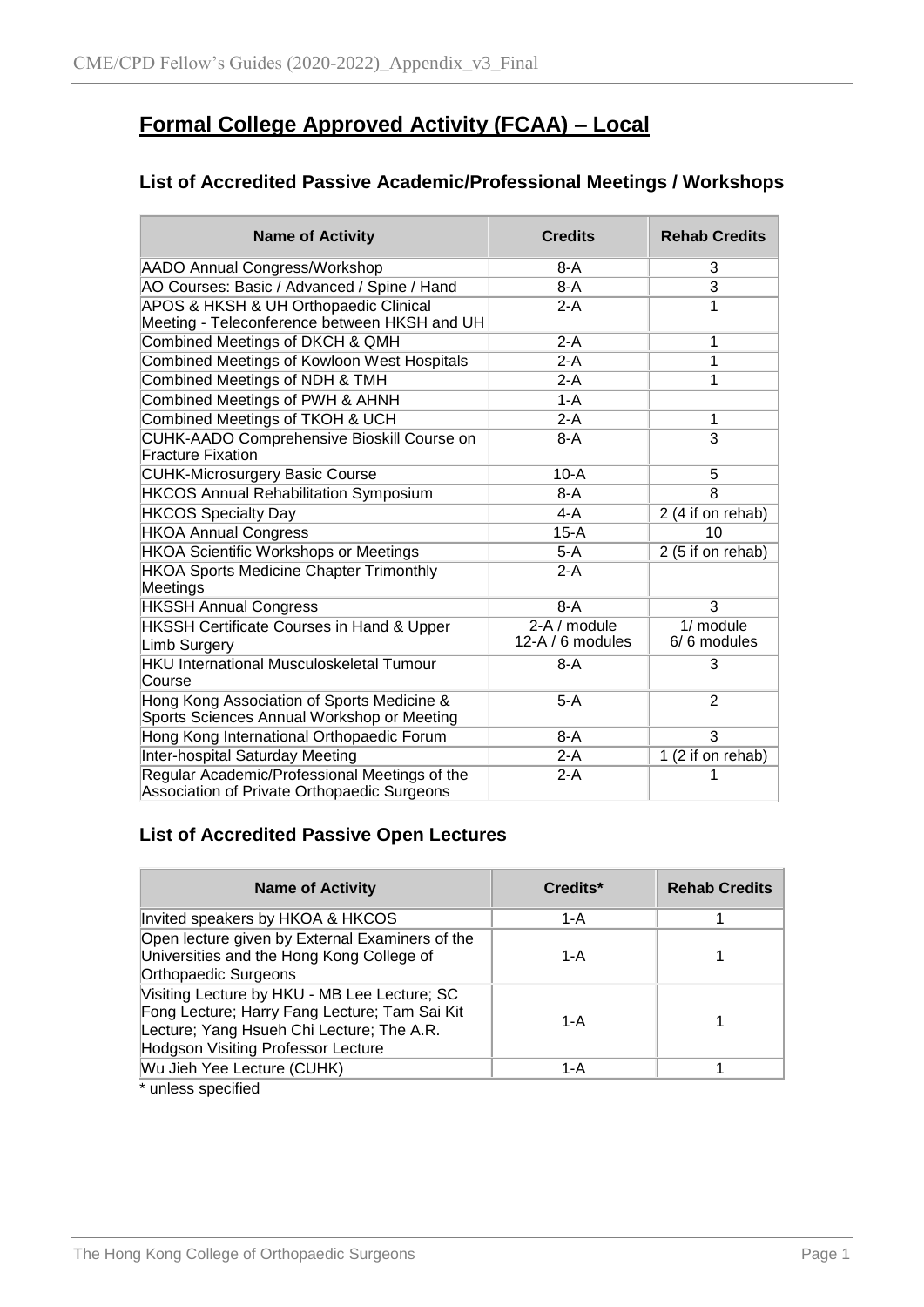### **List of Accredited Active Activities**

| Organizer    | Quality<br>Assurance<br>and Mortality<br>& Morbidity<br>Meeting | Clinical/Surgical<br>Review or Audit<br>Meeting | Discharge<br>Meeting | Pre-<br>operative<br>Meeting | X-ray<br>Meeting | Mini-<br><b>CPC</b> |
|--------------|-----------------------------------------------------------------|-------------------------------------------------|----------------------|------------------------------|------------------|---------------------|
| <b>AHNH</b>  |                                                                 |                                                 |                      |                              |                  |                     |
| <b>CMC</b>   |                                                                 |                                                 |                      |                              |                  | ✓                   |
| <b>KWH</b>   |                                                                 |                                                 |                      |                              |                  |                     |
| <b>NDH</b>   |                                                                 |                                                 |                      |                              |                  |                     |
| <b>PMH</b>   |                                                                 |                                                 |                      |                              |                  |                     |
| <b>PWH</b>   |                                                                 |                                                 |                      |                              |                  |                     |
| <b>PYNEH</b> |                                                                 |                                                 |                      |                              |                  | $\checkmark$        |
| QEH          |                                                                 |                                                 |                      |                              |                  |                     |
| QMH          |                                                                 |                                                 |                      |                              |                  |                     |
| <b>TKOH</b>  |                                                                 |                                                 |                      |                              |                  |                     |
| <b>TMH</b>   |                                                                 |                                                 |                      |                              |                  |                     |
| <b>UCH</b>   |                                                                 |                                                 |                      |                              |                  |                     |
| <b>YCH</b>   |                                                                 |                                                 |                      |                              |                  |                     |

Further to CME/CPD Fellow's Guides item 5.6 Active Participation:

\*\* Should be submitted with detailed meeting report \*\*

 Sharing the same principles as for Presenting in a FCAA, the lecturer/tutor in HKCOS Basic Orthopaedic Bioskill Workshop/HKU Basic Sciences & Anatomy Course for FRCSED (ORTHO)/FHKCOS Examination would be granted with 1 Cat A active point for teaching less than 15 minutes; 2 Cat A active points for more than 15 minutes; and maximum 3 Cat A active points for more than 30 minutes.

For table instructor, 1 Cat A active point would be granted for a half day workshop and 2 Cat A active points would be granted for a full day workshop.

- Tutors of Beijing Jishuitan Hospital Clinical Tutorial will be awarded with 3 Cat A active points for half day teaching and 6 Cat A active points for a full day teaching.
- Tutors of Preparatory Course for HKCOS Exit Examination will be awarded with 3 Cat A active points for half day teaching or more.
- For Instructor in Hands-on Workshop, 1 Cat A active point for half day instructing and 2 Cat A active points for full day instructing. Maximum 3 Cat A active points could be claimed in one single event. Sharing same principle, maximum 3 active points is also applicable to the event type like conference/meeting/workshop/seminar/symposium. (with effective date since 26 July 2013 upon College's receipt date)
- For Setting Examination Questions, every 3 questions accepted by the HKCOS Examination Committee and Hong Kong Intercollegiate Board of Surgical Colleges Membership Examination would be equivalent to 1 Cat A active point. This rule is apply to MCQ. For SAQ, 1 question accepted would be granted with 1 Cat A active point.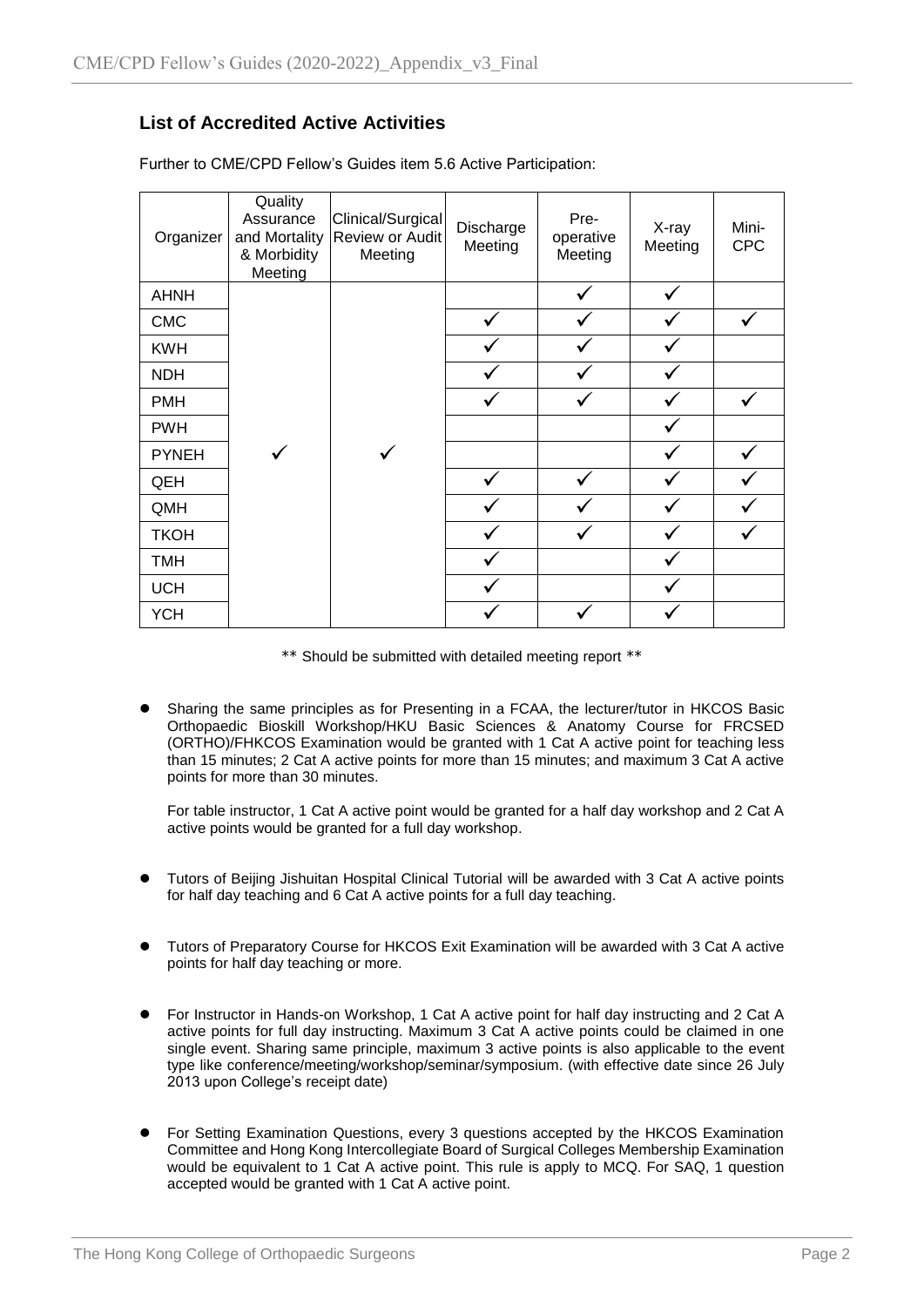# **Formal College Approved Activity (FCAA) - Overseas**

| <b>Name of Activity</b>                                                                               | Organizer           | <b>Credits</b> | <b>Rehab Credits</b> |
|-------------------------------------------------------------------------------------------------------|---------------------|----------------|----------------------|
| Arthroscopy Association of North America Master's Experience Course                                   | AANA                | $8-A$          | 4                    |
| American Academy of Orthopaedic Surgeons Annual Meeting                                               | <b>AAOS</b>         | 15-A           | 10                   |
| Annual American Academy of Orthopaedic Surgeons Workers'<br>Compensation and Musculoskeletal Injuries | <b>AAOS</b>         | $8-A$          | 8                    |
| <b>AO Course-Davos</b>                                                                                | AO                  | $8-A$          | 4                    |
| AO Specialty Course- Davos                                                                            | AO                  | $8-A$          | 4                    |
| American Orthopaedic Association Meeting                                                              | <b>AOA</b>          | 8-A            | 4                    |
| <b>ASEAN Orthopaedic Association Meeting</b>                                                          | <b>AOA</b>          | $8-A$          | 4                    |
| Australian Orthopaedic Association Annual Scientific Meeting                                          | <b>AOA</b>          | $8-A$          | 4                    |
| Asia Pacific Orthopaedic Association Main Congress                                                    | <b>APOA</b>         | $8-A$          | 4                    |
| Asia Pacific Orthopaedic Association Sectional Meeting                                                | <b>APOA</b>         | 8-A            | 4<br>(8 if on rehab) |
| Combined Meeting of Asia Pacific Spine Society and Asia<br>Pacific Paediatric Orthopaedic Society     | APSS-APPOS          | $8-A$          | 4                    |
| Annual Educational Conference & Expo Academy of Spinal<br>Cord Injury Professionals                   | <b>ASCIP</b>        | $8-A$          | 8                    |
| American Spinal injury Association Annual Meeting                                                     | <b>ASIA</b>         | $8-A$          | 8                    |
| Annual Meeting of American Society for Surgery of the Hand                                            | <b>ASSH</b>         | $8-A$          | 4                    |
| <b>British Orthopaedic Association Annual Congress</b>                                                | <b>BOA</b>          | $8-A$          | 4                    |
| Chinese Association of Orthopaedic Surgeons Annual Congress                                           | CAOS                | $15-A$         | 10                   |
| Annual Current Concepts in Joint Replacement - Spring / Winter Meeting                                | CCI                 | $8-A$          | 4                    |
| Canadian Orthopaedic Association Annual Congress                                                      | <b>COA</b>          | $8-A$          | 4                    |
| Chinese Orthopaedic Association Annual Meeting                                                        | <b>COA</b>          | $15-A$         | 10                   |
| Chinese Speaking Orthopaedics Society Scientific Congress                                             | <b>CSOS</b>         | $8-A$          | 4                    |
| Annual Congress of Federation of European Societies for<br>Surgery of the Hand                        | <b>FESSH</b>        | $8-A$          | 4                    |
| Fragility Fracture Network Global Congress                                                            | <b>FFN</b>          | $8-A$          | 8                    |
| International Federation of Sports Medicine & Asian Federation<br>of Sports Medicine                  | <b>FIMS/AFSM</b>    | $8-A$          | 4                    |
| <b>IFSSH &amp; APFSSH Congress</b>                                                                    | <b>IFSSH/APFSSH</b> | $8-A$          | 4                    |
| International Meeting on Advanced Spine Techniques, organised by SRS                                  | <b>IMAST</b>        | $8-A$          | 4                    |
| The International Osteoporosis Foundation (IOF) Regionals Asia-<br>Pacific Osteoporosis Meeting       | <b>IOF</b>          | $8-A$          | 8                    |
| <b>ISAKOS Annual Congress</b>                                                                         | <b>ISAKOS</b>       | $8-A$          | 4                    |
| General Meeting of the International Society of Limb Salvage Meeting                                  | <b>ISOLS</b>        | $8-A$          | 4                    |
| World Congress of the International Society of<br>Physical & Rehabilitation Medicine                  | <b>ISPRM</b>        | $8-A$          | 8                    |
| The International Society for the Study of the Lumbar Spine                                           | <b>ISSLS</b>        | $8-A$          | 4                    |
| Japanese Orthopaedic Association Annual Congress                                                      | <b>JOA</b>          | 8-A            | 4                    |
| Annual Meeting of Japanese Society for Surgery of the Hand                                            | <b>JSSH</b>         | $8-A$          | 4                    |
| New Zealand Orthopaedic Association Annual Congress                                                   | <b>NOA</b>          | $8-A$          | 4                    |
| The Orthopaedic Trauma Association Annual Meeting                                                     | <b>OTA</b>          | $8-A$          | 4                    |
| Paediatric Orthopaedic Society of North America Annual Meeting                                        | <b>POSNA</b>        | $8-A$          | 4                    |
| <b>SICOT Main Congress</b>                                                                            | <b>SICOT</b>        | $8-A$          | 4                    |
| Scoliosis Research Society Annual General Meeting                                                     | <b>SRS</b>          | $8-A$          | 4                    |
| World Congress of World Society for Reconstructive Microsurgery                                       | <b>WSRM</b>         | $8-A$          | 4                    |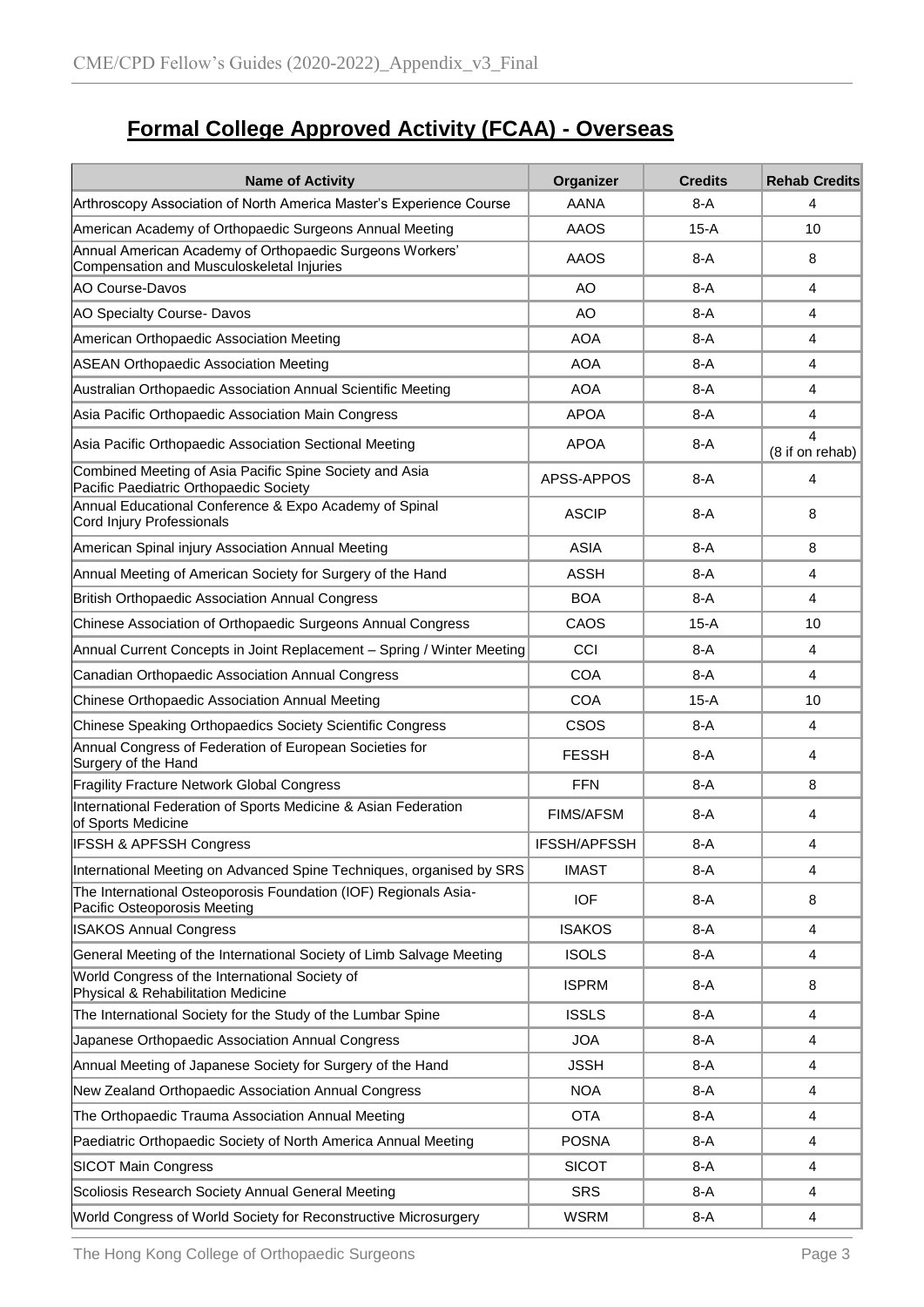## **Non-Formal College Approved Activity (Non-FCAA)**

Other activities not listed in the FCAA lists above might also accredited with CME/CPD points upon individual applications. The application details please refer to the application forms for CME/CPD accreditation. Detailed list of activity please refer to the updated list of Accredited CME/CPD Activities on HKCOS web site by this link: [http://www.hkcos.org.hk/CME](http://www.hkcos.org.hk/CME-activities.asp)[activities.asp.](http://www.hkcos.org.hk/CME-activities.asp)

## **Application for CME/CPD Accreditation**

All Non-FCAA and the below listed active participations are required to submit written applications to the HKCOS CME/CPD Committee:

|                                 | <b>Written Application</b>                                                                        |
|---------------------------------|---------------------------------------------------------------------------------------------------|
| Non-FCAA                        | $\checkmark$ (with program details)                                                               |
| Presenting/Chairing in FCAA     | (with summary content or collection/analysis of data)                                             |
| Journal Study of Self Learning  | $\checkmark$ (with at least 100 words written comment<br>and copy of abstract/summary of article) |
| Mortality and Morbidity Meeting | $\checkmark$ (with written report and<br>attendance record of a minimum of 4 Fellows)             |
| Discharge Meeting               | $\checkmark$ (with written report and<br>attendance record of a minimum of 4 Fellows)             |
| Pre-operative Meeting           | $\checkmark$ (with written report and<br>attendance record of a minimum of 4 Fellows)             |
| X-ray Meeting                   | $\checkmark$ (with written report and<br>attendance record of a minimum of 4 Fellows)             |
| Mini-CPC                        | $\checkmark$ (with written report and<br>attendance record of a minimum of 4 Fellows)             |
| Interactive Workshop            | $\checkmark$ (with program details)                                                               |
| <b>Clinical Attachment</b>      | $\checkmark$ (with written summary report submitted after the attachment)                         |

Application forms may be obtained from the HKCOS website: [http://www.hkcos.org.hk/Forms.asp.](http://www.hkcos.org.hk/Forms.asp)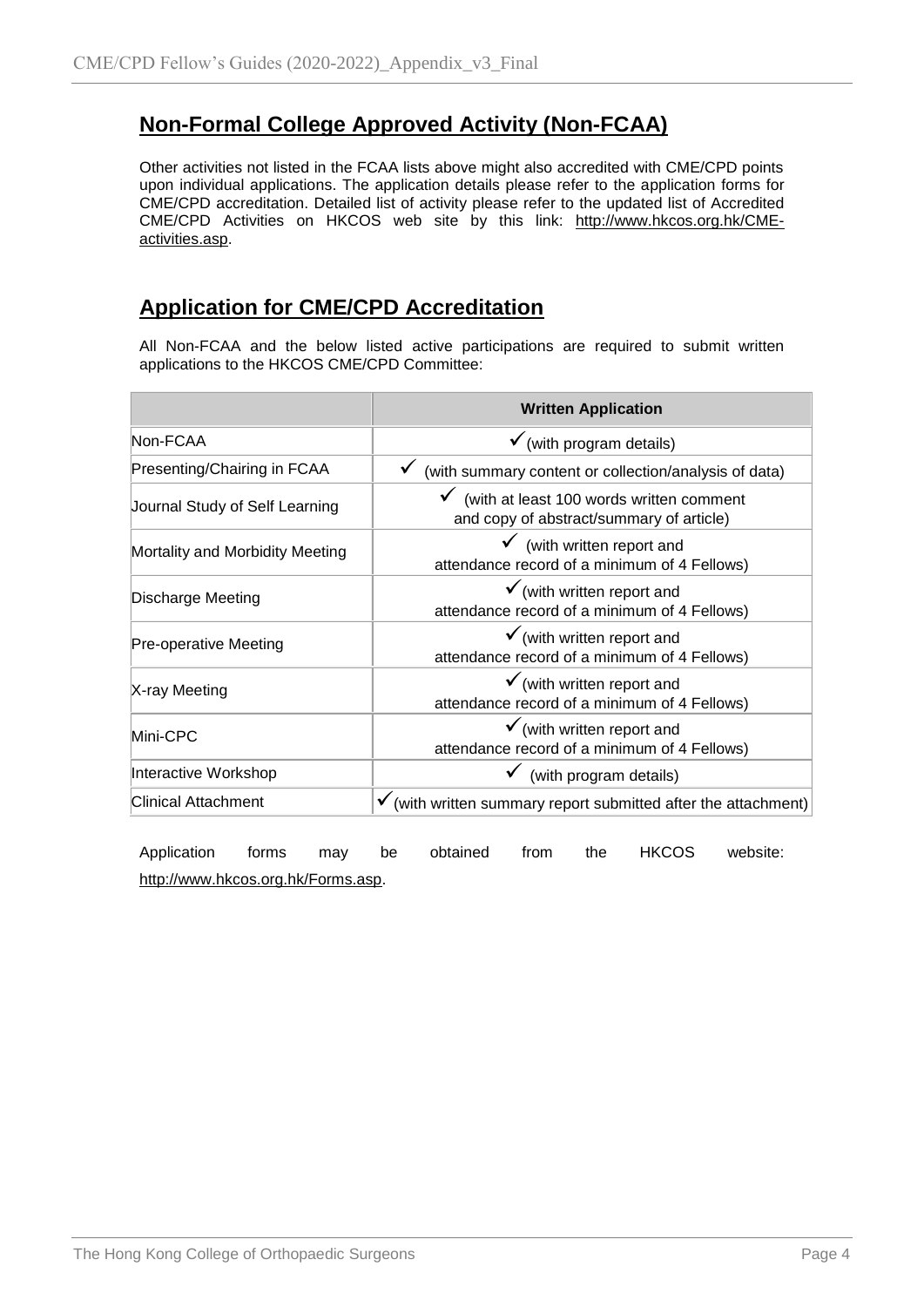## **List of Accredited Journals**

- 1. Acta Orthopaedica
- 2. American Journal of Occupational Therapy
- 3. American Journal of Sports Medicine
- 4. Annals of Physical Medicine
- 5. Annals of the Rheumatic Diseases
- 6. APLAR Journal of Rheumatology
- 7. Archives of Orthopaedic and Trauma Surgery
- 8. Archives of Physical Medicine and Rehabilitation
- 9. Arthritis & Rheumatism : an official journal of the American College of Rheumatology. , Arthritis Care & Research
- 10. Arthritis Care and Research
- 11. Arthritis Research & Therapy
- 12. Arthroplasty Asia
- 13. Arthroplasty Today
- 14. Arthroscopy
- 15. Arthroscopy Techniques
- 16. BMC Musculoskeletal Disorders
- 17. BMC Sports Science, Medicine & Rehabilitation
- 18. Bone
- 19. British Journal of Plastic Surgery
- 20. British Journal of Sports Medicine
- 21. Clinical Opinion in Orthopaedics
- 22. Clinical Orthopaedics and Related Research
- 23. Clinical Rehabilitation
- 24. Clinical Rheumatology
- 25. Clinical Spine Surgery
- 26. Clinics in Podiatric Medicine and Surgery
- 27. Clinics in Sports Medicine
- 28. Current Opinion in Rheumatology
- 29. Current Orthopaedic Practice
- 30. European Journal of Anaesthesiology
- 31. European Journal of Orthopaedic Surgery & Traumatology
- 32. European Spine Journal
- 33. Foot and Ankle Clinics
- 34. Foot and Ankle International
- 35. Foot and Ankle Surgery
- 36. Hand Clinics
- 37. Hong Kong Medical Journal
- 38. Injury
- 39. International Orthopaedics
- 40. Journal of American Academy of Orthopaedic Surgeons
- 41. Journal of Arthroplasty
- 42. Journal of Biomechanics
- 43. Journal of Bone and Joint Surgery (American Volume)
- 44. Journal of Bone and Joint Surgery Case Connector
- 45. Journal of Bone and Mineral Research
- 46. Journal of Children's Orthopaedics
- 47. Journal of Clinical Neuromuscular Disease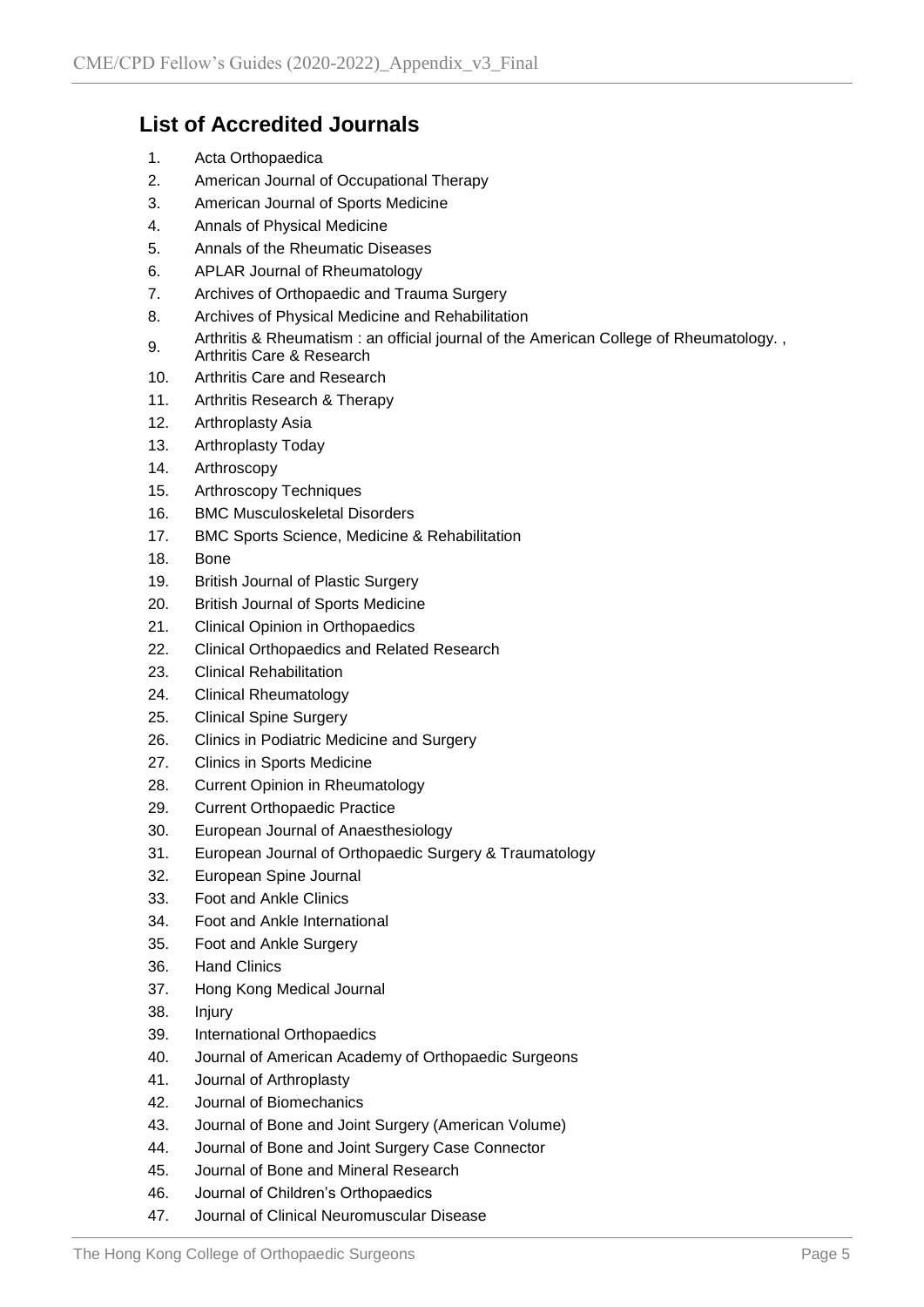- 48. Journal of Clinical Rheumatology
- 49. Journal of Electromyography and Kinesiology
- 50. Journal of Foot and Ankle Surgery
- 51. Journal of Hand Surgery
- 52. Journal of Hand Surgery (American)
- 53. Journal of Hand Surgery, European volume
- 54. Journal of Hand Therapy
- 55. Journal of International Society of Arthroscopy, Knee Surgery and Orthopaedic Sports Medicine (ISAKOS)
- 56. Journal of Knee Surgery
- 57. Journal of Musculoskeletal Research
- 58. Journal of Orthopaedic and Sports Physical Therapy
- 59. Journal of Orthopaedic and Surgery Techniques
- 60. Journal of Orthopaedic Research
- 61. Journal of Orthopaedic Science
- 62. Journal of Orthopaedic Surgery
- 63. Journal of Orthopaedic Surgery and Research
- 64. Journal of Orthopaedic Translation
- 65. Journal of Orthopaedic Trauma
- 66. Journal of Orthopaedics, Trauma and Rehabilitation
- 67. Journal of Orthopedics and Traumatology
- 68. Journal of Paediatric Orthopaedics
- 69. Journal of Pediatric Orthopaedics , Part B
- 70. Journal of PLoS ONE
- 71. Journal of Rehabilitation Medicine
- 72. Journal of Rheumatology
- 73. Journal of Science and Medicine in Sport
- 74. Journal of Shoulder and Elbow Surgery
- 75. Journal of Spinal Disorders & Techniques
- 76. Journal of Sport Rehabilitation
- 77. Journal of Sports Medicine and Physical Fitness
- 78. Journal of Sports Sciences
- 79. Journal of Trauma and Acute Care Surgery
- 80. Journal of Wrist Surgery
- 81. Knee
- 82. Knee Surgery, Sports Traumatology, Arthroscopy
- 83. Malaysian Orthopaedic Journal
- 84. Medicine & Science in Sports & Exercise
- 85. Microsurgery
- 86. Musculoskeletal Care
- 87. Neuromuscular Disorders
- 88. Operative Techniques in Orthopaedics
- 89. Operative Techniques in Sports Medicine
- 90. Orthopaedic Clinics of North America
- 91. Orthopaedic Journal of Sports Medicine
- 92. Orthopaedics
- 93. Orthopaedics (Oxford : Online)
- 94. Orthopaedics and Trauma
- 95. Orthopedic Clinics of North America